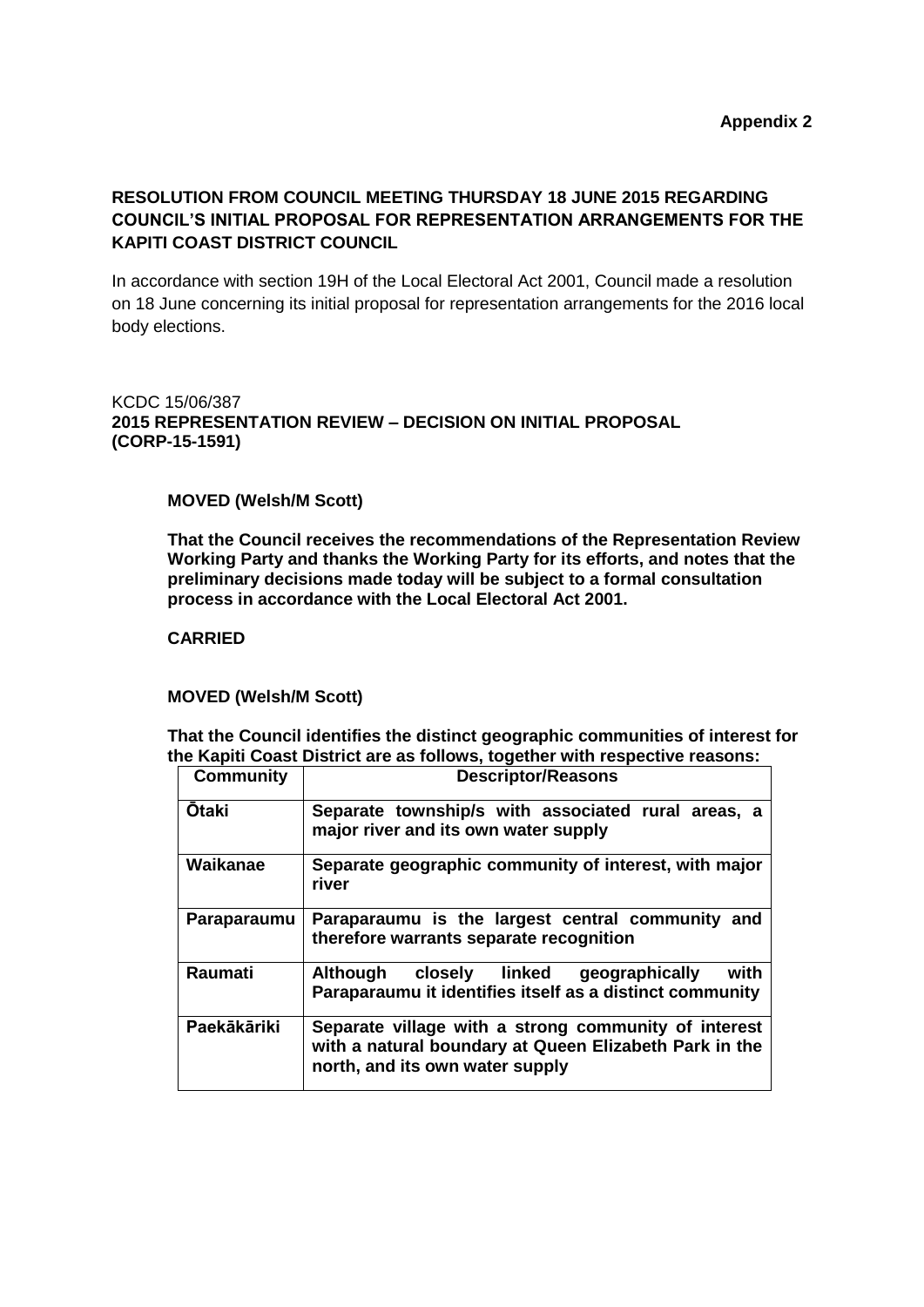### **MOVED (Welsh/M Scott)**

### **That the Council shall comprise a Mayor who shall be elected at large and ten (10) Councillors as the most appropriate number of members.**

The reasons for this decision include:

- There has been no call from the community to alter the number of members
- This number of members has been working well to provide representation across a District of this size.

## **CARRIED**

### **MOVED (Welsh/M Scott)**

**That the ten (10) Council members shall be elected as follows:**

**A mixed system of representation, with 5 members elected from the Wards as follows:**

- **- 1 member from the Ōtaki Ward**
- **- 1 member from the Waikanae Ward**
- **- 2 members from the Paraparaumu Ward (current boundary)**
- **- 1 member from the Paekākāriki-Raumati Ward (current boundary)**

### **- 5 members elected Districtwide,**

The reasons for this decision include:

- There has been no signal from the community for arrangements to be changed
- The current mixed system is a familiar one for the community
- The balance of Districtwide and Ward Councillors provide multiple points of access of representation for communities
- Having both Districtwide Councillors and Ward Councillors caters to the dual nature of the Kapiti Coast District. The inclusion of Districtwide Councillors reflects the fact that many council services are funded on a districtwide basis and that the District is developing, while the inclusion of Ward Councillors provides representation for geographically distinct communities of interest and manifests the value the community continues to put on local democracy.

#### **A division was requested:**

**For the motion: the Mayor, Cr Bell, Cr Cardiff, Cr Gurunathan, Cr D Scott, Cr Elliott, Cr Holborow, Cr Welsh, Cr M Scott Against the motion: Cr Ammundsen, Cr Gaylor**

#### **CARRIED**